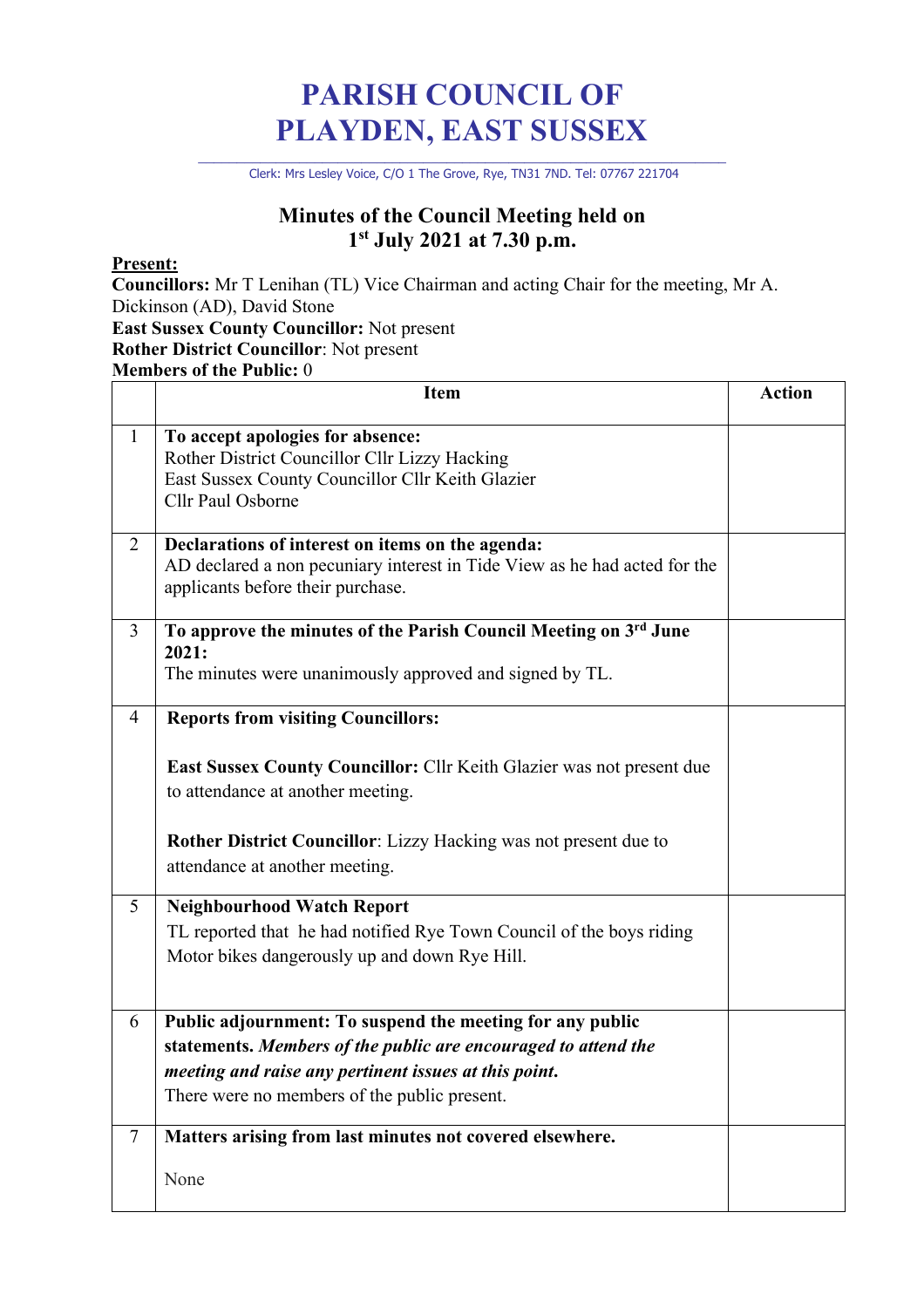| 8  | Correspondence:                                                                                                                                                                                                                                                |  |
|----|----------------------------------------------------------------------------------------------------------------------------------------------------------------------------------------------------------------------------------------------------------------|--|
|    | None                                                                                                                                                                                                                                                           |  |
| 9  | Planning.                                                                                                                                                                                                                                                      |  |
|    | <b>Applications.</b>                                                                                                                                                                                                                                           |  |
|    | None.                                                                                                                                                                                                                                                          |  |
|    | <b>Outcomes.</b>                                                                                                                                                                                                                                               |  |
|    | RR/2021/708/T                                                                                                                                                                                                                                                  |  |
|    | Pottons Cottage, Rectory Lane, Playden TN31 7UJ                                                                                                                                                                                                                |  |
|    | Lime (T1) prune back branches by no more than 3 metres.<br>No objection                                                                                                                                                                                        |  |
|    | <b>Ongoing:</b>                                                                                                                                                                                                                                                |  |
|    | RR/2020/2532/P                                                                                                                                                                                                                                                 |  |
|    | Tide View, New England lane, Playden, TN31 7NT                                                                                                                                                                                                                 |  |
|    | Demolish entrance porch and replace with new single storey side                                                                                                                                                                                                |  |
|    | extension. Construction of new single storey studio building.                                                                                                                                                                                                  |  |
|    | Proposed alterations to main house including extending lower ground                                                                                                                                                                                            |  |
|    | floor to house new garage: and cladding existing elevations                                                                                                                                                                                                    |  |
|    | Undecided                                                                                                                                                                                                                                                      |  |
|    | RR/2021/357/O<br>Tide View, New England lane, Playden, TN31 7NT<br>Certificate of lawfulness for the proposed erection of a single storey<br>garage extension at lower ground level and erection of a single storey<br>detached studio building.<br>Undecided. |  |
|    | RR/2021/281/P.                                                                                                                                                                                                                                                 |  |
|    | White Willows, Houghton Green Lane, Playden, TN31 7PJ                                                                                                                                                                                                          |  |
|    | Detached 4 bay garage & attic games room/office and enlargement of                                                                                                                                                                                             |  |
|    | existing parking hardstanding.                                                                                                                                                                                                                                 |  |
|    | Undecided                                                                                                                                                                                                                                                      |  |
|    | <b>Appeals</b>                                                                                                                                                                                                                                                 |  |
|    |                                                                                                                                                                                                                                                                |  |
|    | W/4001557 Shellfield : Planning In Principle for 9 houses.<br>Comments made to Inspectorate. Awaiting decision                                                                                                                                                 |  |
|    |                                                                                                                                                                                                                                                                |  |
|    |                                                                                                                                                                                                                                                                |  |
| 10 | <b>Accounts</b>                                                                                                                                                                                                                                                |  |
|    | Expenditure:                                                                                                                                                                                                                                                   |  |
|    | a) Clerks wages and expenses – carried forward.                                                                                                                                                                                                                |  |
|    | b) Income.                                                                                                                                                                                                                                                     |  |
|    | None                                                                                                                                                                                                                                                           |  |
|    |                                                                                                                                                                                                                                                                |  |